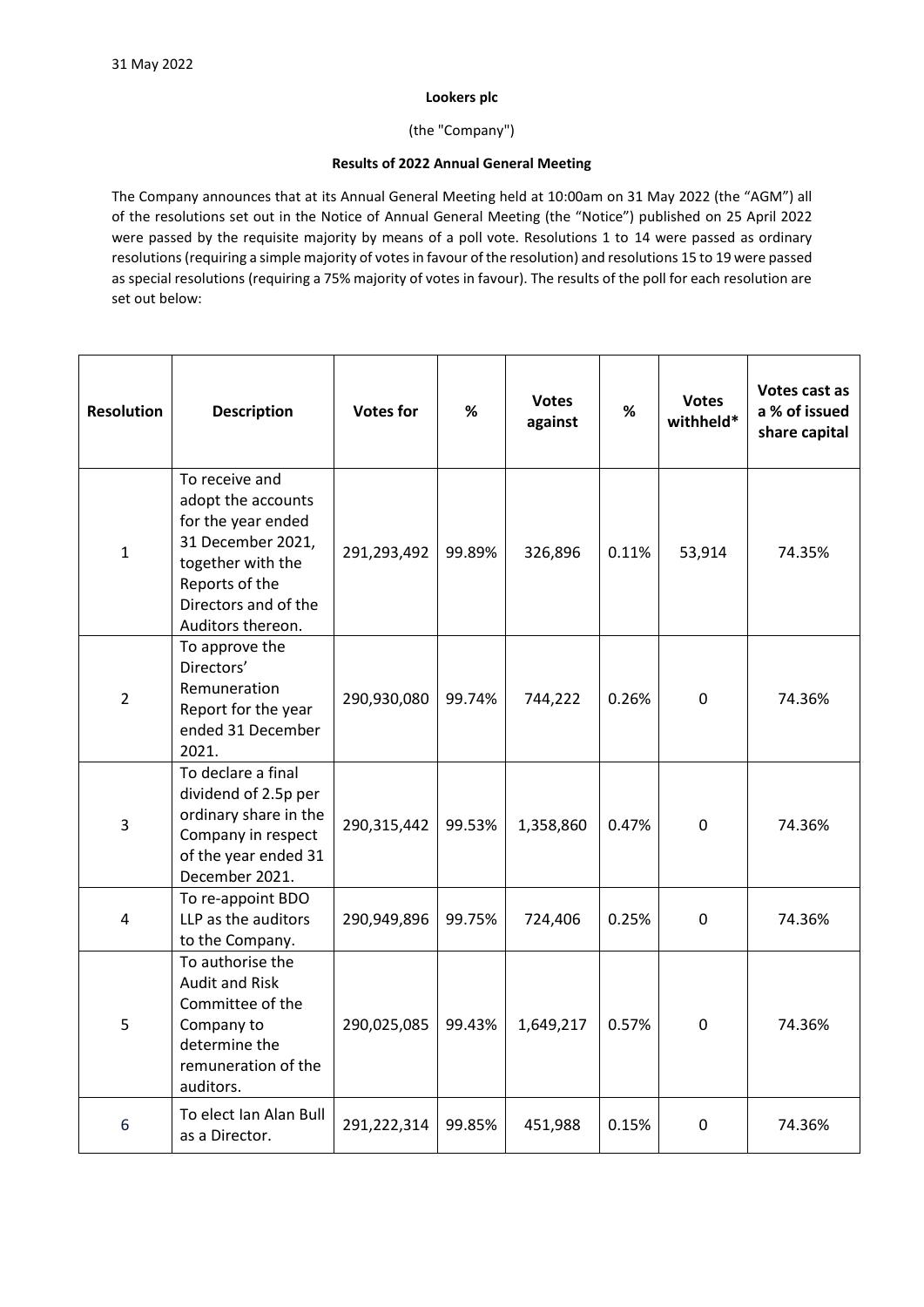| $\overline{7}$ | To elect Deborah<br>Lynn Sherry as a<br>Director.                                                  | 291,528,303   | 99.95% | 145,999    | 0.05% | 0                | 74.36% |
|----------------|----------------------------------------------------------------------------------------------------|---------------|--------|------------|-------|------------------|--------|
| 8              | To elect Oliver<br>Walter Laird as a<br>Director.                                                  | 291,566,939   | 99.96% | 107,363    | 0.04% | $\mathbf 0$      | 74.36% |
| 9              | To re-elect Robin<br>James Churchouse<br>as a Director                                             | 291,159,540   | 99.88% | 353,914    | 0.12% | 160,848          | 74.32% |
| 10             | To re-elect Duncan<br>Andrew McPhee as a<br>Director                                               | 291,422,597   | 99.92% | 245,405    | 0.08% | 6,300            | 74.36% |
| 11             | To re-elect Victoria<br>Grant Mitchell as a<br>Director.                                           | 291,629,527   | 99.99% | 38,475     | 0.01% | 6,300            | 74.36% |
| 12             | To re-elect Mark<br>Douglas Raban as a<br>Director.                                                | 278,522,754   | 95.50% | 13,138,087 | 4.50% | 13,461           | 74.36% |
| 13             | To re-elect Paul Van<br>der Burgh as a<br>Director.                                                | 291,632,717   | 99.99% | 41,585     | 0.01% | $\boldsymbol{0}$ | 74.36% |
| 14             | To grant the Board<br>authority to allot<br>shares                                                 | 291,603,351   | 99.98% | 64,651     | 0.02% | 6,300            | 74.36% |
| 15             | To grant the Board<br>authority to disapply<br>pre-emption rights.                                 | 291,109,841   | 99.81% | 558,161    | 0.19% | 6,300            | 74.36% |
| 16             | To grant the Board<br>authority to further<br>disapply pre-<br>emption rights for<br>acquisitions. | 290,899,784   | 99.73% | 774,518    | 0.27% | 0                | 74.36% |
| 17             | To authorise the<br>Company to make<br>market purchase of<br>its own shares.                       | 291,626,776   | 99.98% | 47,526     | 0.02% | 0                | 74.36% |
| 18             | To authorise calling<br>general meetings on<br>short notice.                                       | 291,235,593   | 99.85% | 438,709    | 0.15% | 0                | 74.36% |
| 19             | To amend the<br>Company's Articles<br>of Association.                                              | 290, 311, 282 | 99.53% | 1,363,020  | 0.47% | 0                | 74.36% |

Notes:

1. In accordance with the Company's Articles of Association, on a poll every member present in person or by proxy has one vote for every share held.

2. A "Vote withheld" is not a vote in law and is not counted in the calculation of the percentage of shares voted "For" or "Against" any resolution nor in the calculation of the proportion of "issued share capital instructed" for any resolution.

3. The issued share capital of the Company as at 31 May 2022 was 392,236,341 ordinary shares of 5 pence each. The total voting rights of the Company on the day on which shareholders had to be on the register in